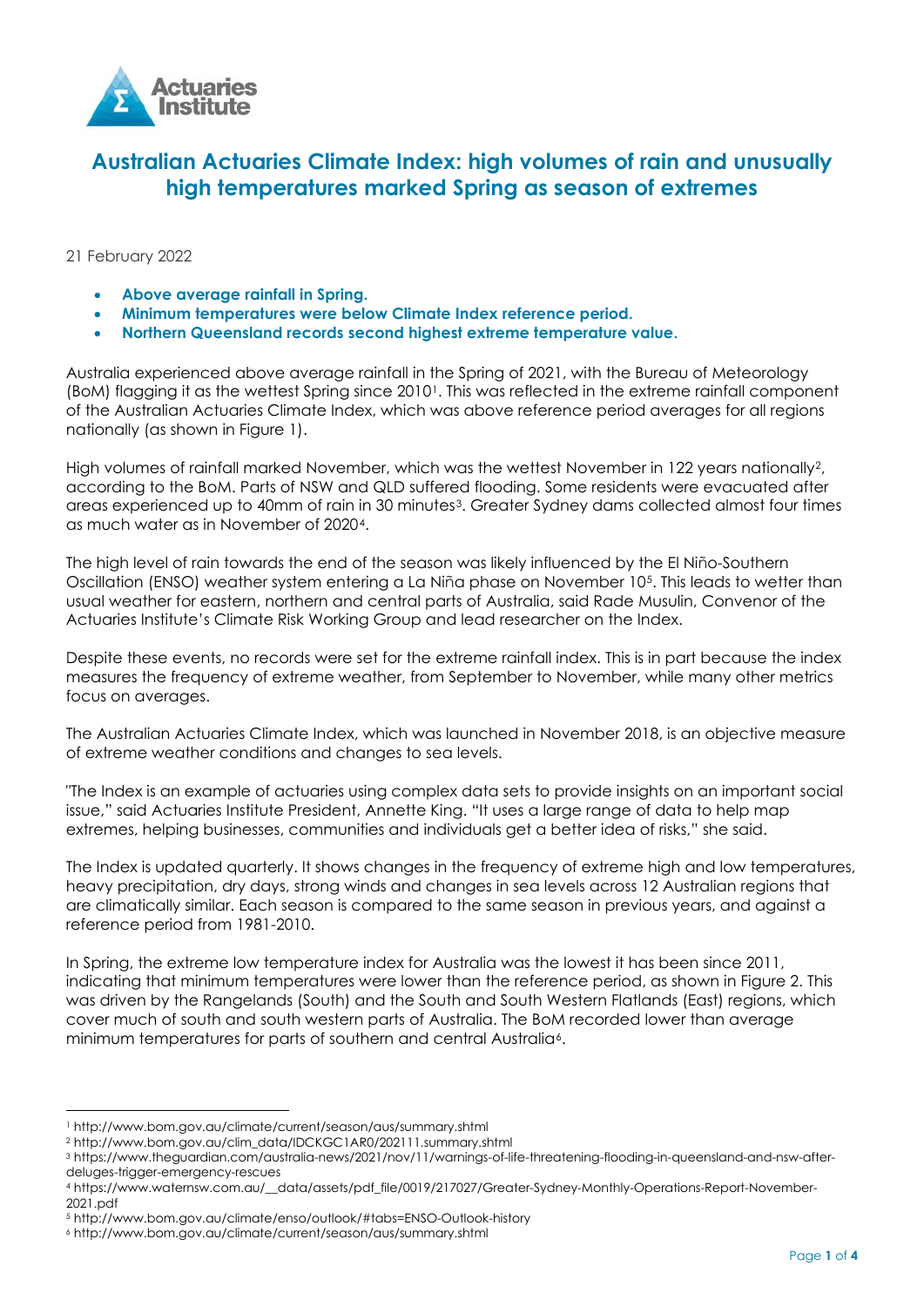

During Spring, unusually high temperatures were recorded across northern Australia. The Wet Tropics region, which covers the most northern parts of Queensland, recorded the second highest index value ever, as shown in Figure 3. The BoM recorded the highest ever mean maximum temperature at Cape York Peninsula<sup>[7](#page-1-0)</sup>.

La Niña will continue through the Summer of 2021/2022, increasing the possibility of above average cyclone activity. It may also decrease the severity of the upcoming bushfire season if it results in wetter and cooler weather.

The Index is calculated at the end of each season by Finity Consulting following the release of data from the BoM.

Footnote: References are based on the data underlying the AACI, which tracks changes in the frequency of extreme high and low temperatures, heavy precipitation, dry days, strong wind, and changes in sea level, mainly concentrating on the 99th percentile of observations.



## **Figure 1: Current Values of the Extreme Rainfall Index**

This map shows the current index values.

<span id="page-1-0"></span>Page 2 of 4 **Institute of Actuaries of Australia** <sup>7</sup> http://www.bom.gov.au/climate/current/season/aus/summary.shtml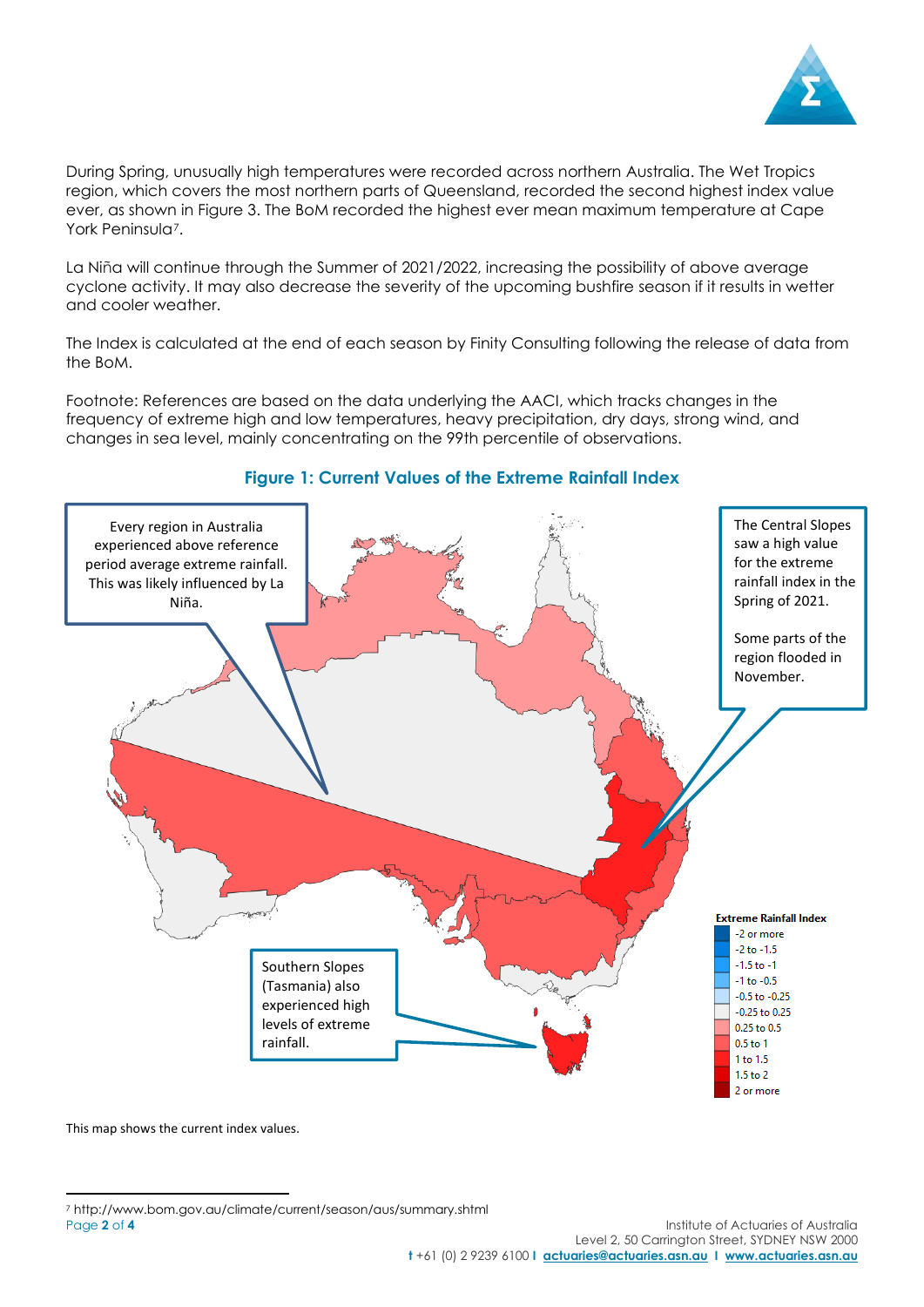



## **Figure 2: Extreme Low Temperature in Australia**

**Figure 3: Extreme High Temperature in the Wet Tropics**